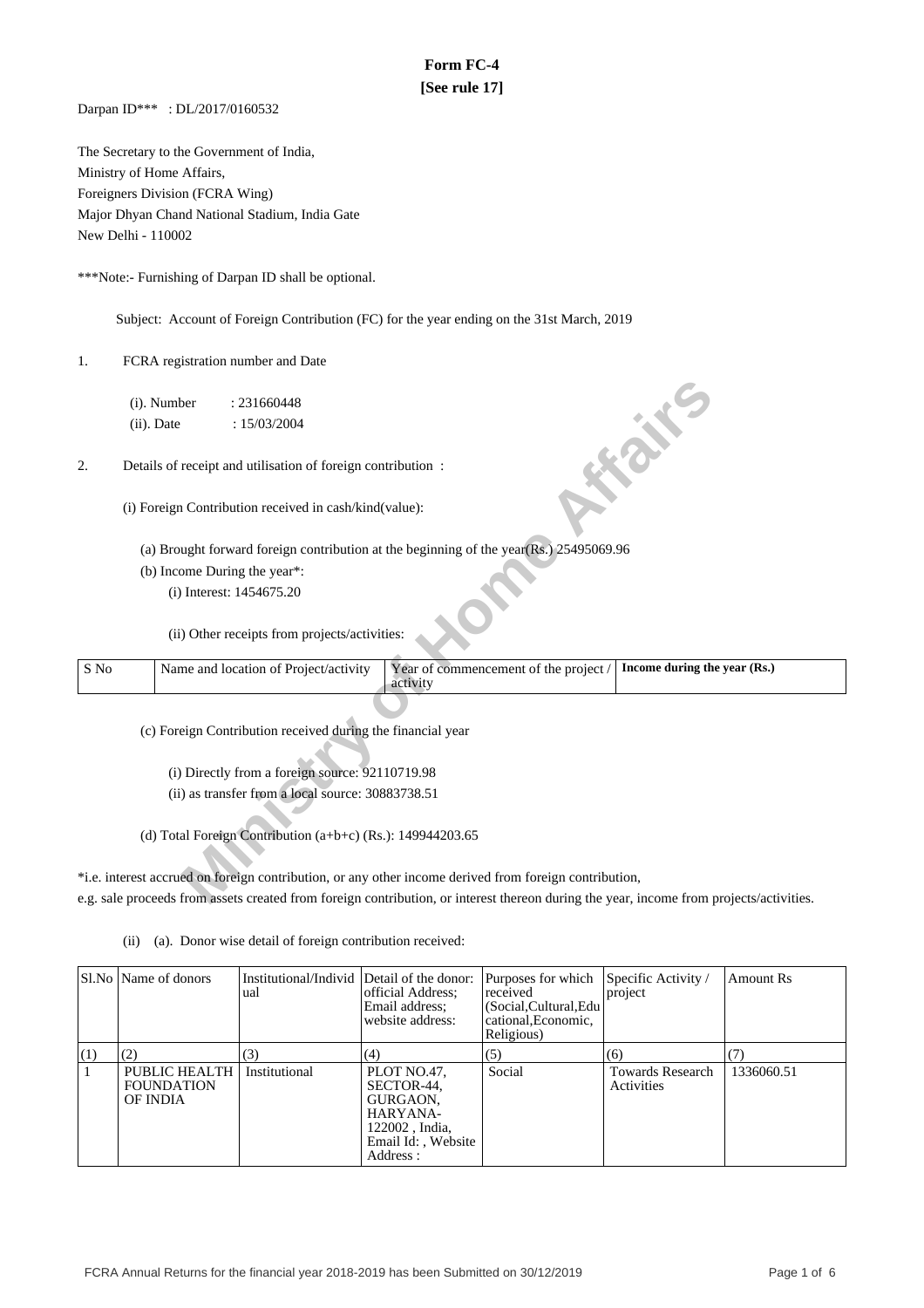|                | Sl.No Name of donors                                                         | Institutional/Individ<br>ual | Detail of the donor:<br>official Address;<br>Email address;<br>website address:                                                                                                                    | Purposes for which<br>received<br>(Social, Cultural, Edu<br>cational, Economic,<br>Religious) | Specific Activity /<br>project        | <b>Amount Rs</b> |
|----------------|------------------------------------------------------------------------------|------------------------------|----------------------------------------------------------------------------------------------------------------------------------------------------------------------------------------------------|-----------------------------------------------------------------------------------------------|---------------------------------------|------------------|
| $\overline{c}$ | WCC MCI SUISSE<br>SА                                                         | Institutional                | 9 RUE DU PRE-<br>BOUVIER, 1242<br>SATIGNY,<br>GENEVA,<br>SWITZERLAND,<br>Switzerland, Email<br>Id:, Website<br>Address:                                                                            | Social                                                                                        | <b>Towards Research</b><br>Activities | 42449.40         |
| $\mathfrak{Z}$ | <b>BOSTON</b><br><b>COLLEGE</b><br><b>SCHOOL OF</b><br><b>SOCIAL WORK</b>    | Institutional                | 140<br><b>COMMONWEAL</b><br>TH AVENUE,<br>CHESTNUT HILL,<br>MA 02467, USA,<br>United States of<br>America, Email Id:<br>, Website Address:                                                         | Social                                                                                        | <b>Towards Research</b><br>Activities | 181251.60        |
| $\overline{4}$ | <b>FOUNTAIN</b><br><b>HOUSE INC</b>                                          | Institutional                | 425 WEST 47TH<br>STREET, NEW<br>YORK, NY 10036,<br>USA, United<br>States of America,<br>Email Id:, Website<br>Address:                                                                             | Social                                                                                        | <b>Towards Research</b><br>Activities | 251952.12        |
| 5              | HARVARD T.H.<br><b>CHAN SCHOOL</b><br>OF PUBLIC<br><b>HEALTH</b>             | Institutional                | <b>OFFICE OF</b><br>RESEARCH<br><b>ADMINISTRATIO</b><br>N, 677,<br><b>HUNTINGTON</b><br>AVENUE,<br>BOSTON, MA<br>02115-6028, USA,<br>United States of<br>America, Email Id:<br>, Website Address : | Social                                                                                        | <b>Towards Research</b><br>Activities | 1275677.10       |
| 6              | THE<br><b>UNIVERSITY OF</b><br><b>EDINBURGH</b>                              | Institutional                | OLD COLLEGE.<br><b>SOUTH BRIDGE,</b><br>EDINBURGH.<br>EH8 9YL, UK,<br>United Kingdom,<br>Email Id:, Website<br>Address:                                                                            | Social                                                                                        | Towards Research<br>Activities        | 314714.31        |
| $\overline{7}$ | <b>INTERNATIONA</b><br><b>L DIABETES</b><br><b>FEDERATION</b>                | Institutional                | 166 CHAUSSEE<br>DE LA HULPE, B-<br>1170 BRUSSELS,<br>BELGIUM,<br>Belgium, Email Id:<br>, Website Address :                                                                                         | Social                                                                                        | <b>Towards Research</b><br>Activities | 1036816.20       |
| 8              | K.I.T. GROUP<br><b>GMBH</b>                                                  | Institutional                | <b>KURFUERSTEND</b><br>AMM, 71, DE-<br>10709, BERLIN,<br>GERMANY,<br>Germany, Email<br>Id:, Website<br>Address:                                                                                    | Social                                                                                        | <b>Towards Research</b><br>Activities | 171731.41        |
| 9              | <b>ALL INDIA</b><br><b>INSTITUTE OF</b><br><b>MEDICAL</b><br><b>SCIENCES</b> | Institutional                | <b>ANSARI NAGAR</b><br>NEW DELHI<br>INDIA, India,<br>Email Id:, Website<br>Address:                                                                                                                | Social                                                                                        | <b>Towards Research</b><br>Activities | 16313324.00      |
| 10             | <b>MADRAS</b><br><b>DIABETES</b><br><b>RESEARCH</b><br>FOUNDATION            | Institutional                | NO.4, CONRAN<br>SMITH ROAD,<br>GOPALAPURAM,<br><b>CHENNAI-</b><br>600086, INDIA,<br>India, Email Id:,<br>Website Address:                                                                          | Social                                                                                        | <b>Towards Research</b><br>Activities | 13234354.00      |
| 11             | <b>YOUNG</b><br>PROFESSIONAL<br><b>CHRONIC</b><br><b>DISEASE</b><br>NETWORK  | Institutional                | 830, WEST ROCK<br>ROAD,<br>RADFORD,<br>VIRGINIA 24141,<br>USA, United<br>States of America,<br>Email Id:, Website<br>Address :                                                                     | Social                                                                                        | <b>Towards Research</b><br>Activities | 488413.56        |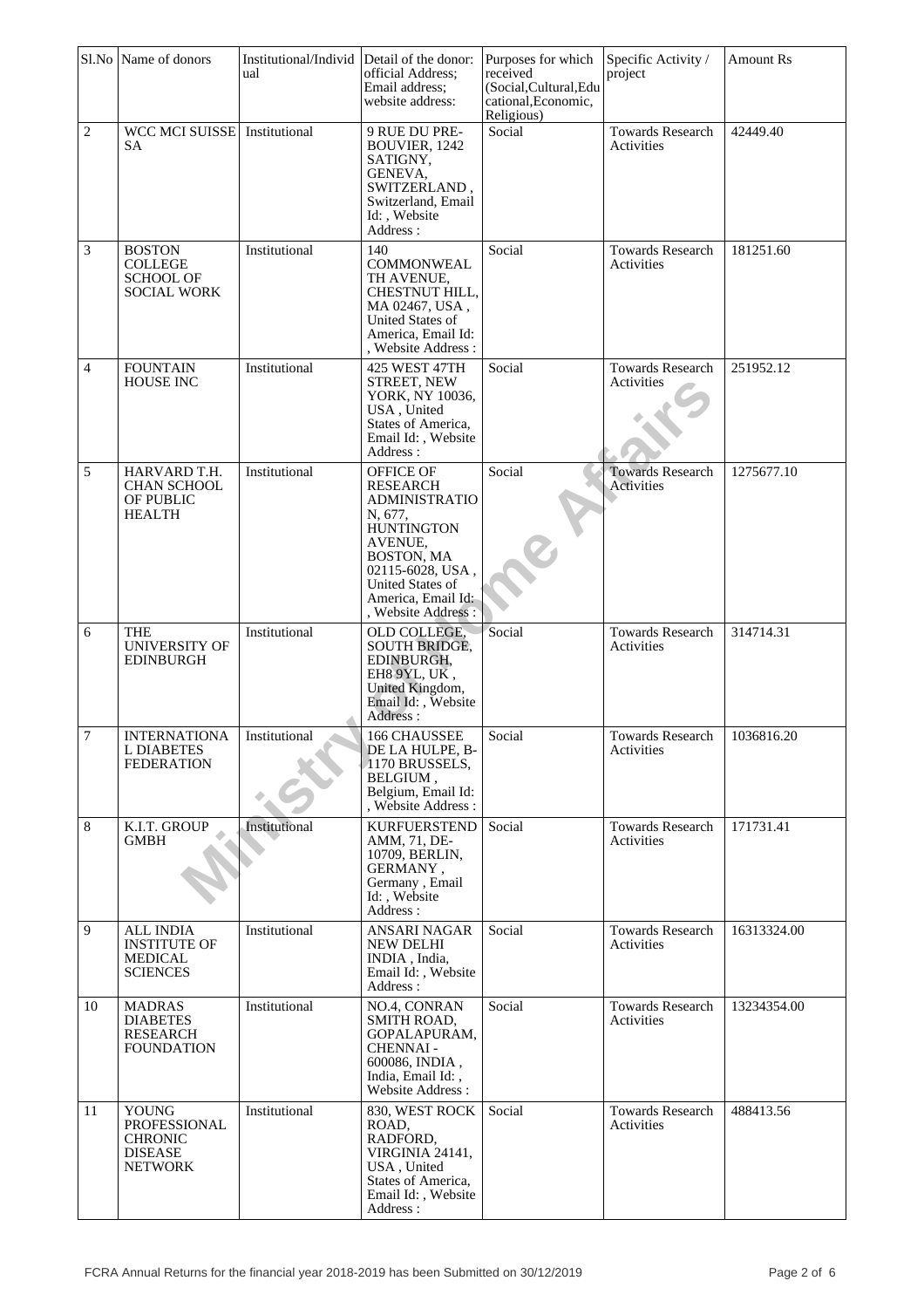|    | Sl.No Name of donors                                             | Institutional/Individ Detail of the donor:<br>ual | official Address:<br>Email address;<br>website address:                                                                                                                                     | Purposes for which<br>received<br>(Social, Cultural, Edu<br>cational, Economic,<br>Religious) | Specific Activity /<br>project        | <b>Amount Rs</b> |
|----|------------------------------------------------------------------|---------------------------------------------------|---------------------------------------------------------------------------------------------------------------------------------------------------------------------------------------------|-----------------------------------------------------------------------------------------------|---------------------------------------|------------------|
| 12 | <b>INTERNATIONA</b><br>L SOCIETY OF<br><b>CARDIOVASCUL</b><br>AR | Institutional                                     | 1300 S 2ND<br><b>STREET</b><br>SUITE300<br>MINNEAPOLIS<br>MN 55454 USA,<br>United States of<br>America, Email Id:<br>, Website Address :                                                    | Social                                                                                        | <b>Towards Research</b><br>Activities | 1712098.83       |
| 13 | <b>NATIONAL</b><br><b>INSTITUTE OF</b><br><b>HEALTH</b>          | Institutional                                     | 9000 ROCKVILLE<br><b>PIKE</b><br><b>BETHESEDA</b><br>MARYLAND<br>20892 USA,<br>United States of<br>America, Email Id:<br>, Website Address:                                                 | Social                                                                                        | Towards Research<br>Activities        | 20131448.75      |
| 14 | THE WELLCOME<br><b>TRUST LIMITED</b>                             | Institutional                                     | 215, EUSTON<br>ROAD, LONDON,<br>NW1 2BE UK,<br>United Kingdom,<br>Email Id:, Website<br>Address:                                                                                            | Social                                                                                        | <b>Towards Research</b><br>Activities | 12102103.00      |
| 15 | <b>UNIVERSITY OF</b><br>EAST ANGLIA                              | Institutional                                     | <b>SCHOOL OF</b><br><b>INTERNATIONA</b><br>L<br>DEVELOPMENT,<br><b>NORWICH</b><br><b>RESEARCH</b><br>PARK,<br>NORWICH, NR4<br>7TJ, UK, United<br>Kingdom, Email<br>Id:, Website<br>Address: | Social                                                                                        | <b>Towards Research</b><br>Activities | 770357.36        |
| 16 | UNIVERSITY OF<br><b>SOUTHAMPTON</b>                              | Institutional                                     | Room LF 83, Level<br>F. South Block,<br>Tremona Road.<br>Southampton, SO<br>16, 6YD, UK,<br>United Kingdom,<br>Email Id:, Website<br>Address:                                               | Social                                                                                        | Towards Research<br>Activities        | 1005652.00       |
| 17 | <b>STANFORD</b><br><b>UNIVERSITY</b>                             | Institutional                                     | Office of<br>Sponsored<br>Research, Stanford<br>University,<br>Stanford,<br>California, USA,<br><b>United States of</b><br>America, Email Id:<br>, Website Address:                         | Social                                                                                        | <b>Towards Research</b><br>Activities | 2677475.10       |
| 18 | <b>EMORY</b><br><b>UNIVERSITY</b>                                | Institutional                                     | 1599 CLIFTON<br><b>ROAD FLORIDA</b><br><b>3 ATLANTA USA</b><br>, United States of<br>America, Email Id:<br>, Website Address:                                                               | Social                                                                                        | Towards Research<br>Activities        | 7873139.88       |
| 19 | <b>INTERNATIONA</b><br>L SOCIETY OF<br><b>HYPERTENSION</b>       | Institutional                                     | 8,<br>WALDEGRAVE<br>ROAD,<br>TEDDINGTON,<br>MIDDLESEX,<br>LONDON, TW11<br>8GT, UK, United<br>Kingdom, Email<br>Id: , Website<br>Address:                                                    | Social                                                                                        | <b>Towards Research</b><br>Activities | 1026150.00       |
| 20 | <b>HEALTH CARE</b><br>WITHOUT HARM                               | Institutional                                     | 12355, SUNRISE<br>VALLEY DRIVE,<br><b>SUITE 680,</b><br>RESTON, VA,<br>USA 20191,<br>United States of<br>America, Email Id:<br>, Website Address :                                          | Social                                                                                        | <b>Towards Research</b><br>Activities | 17638751.13      |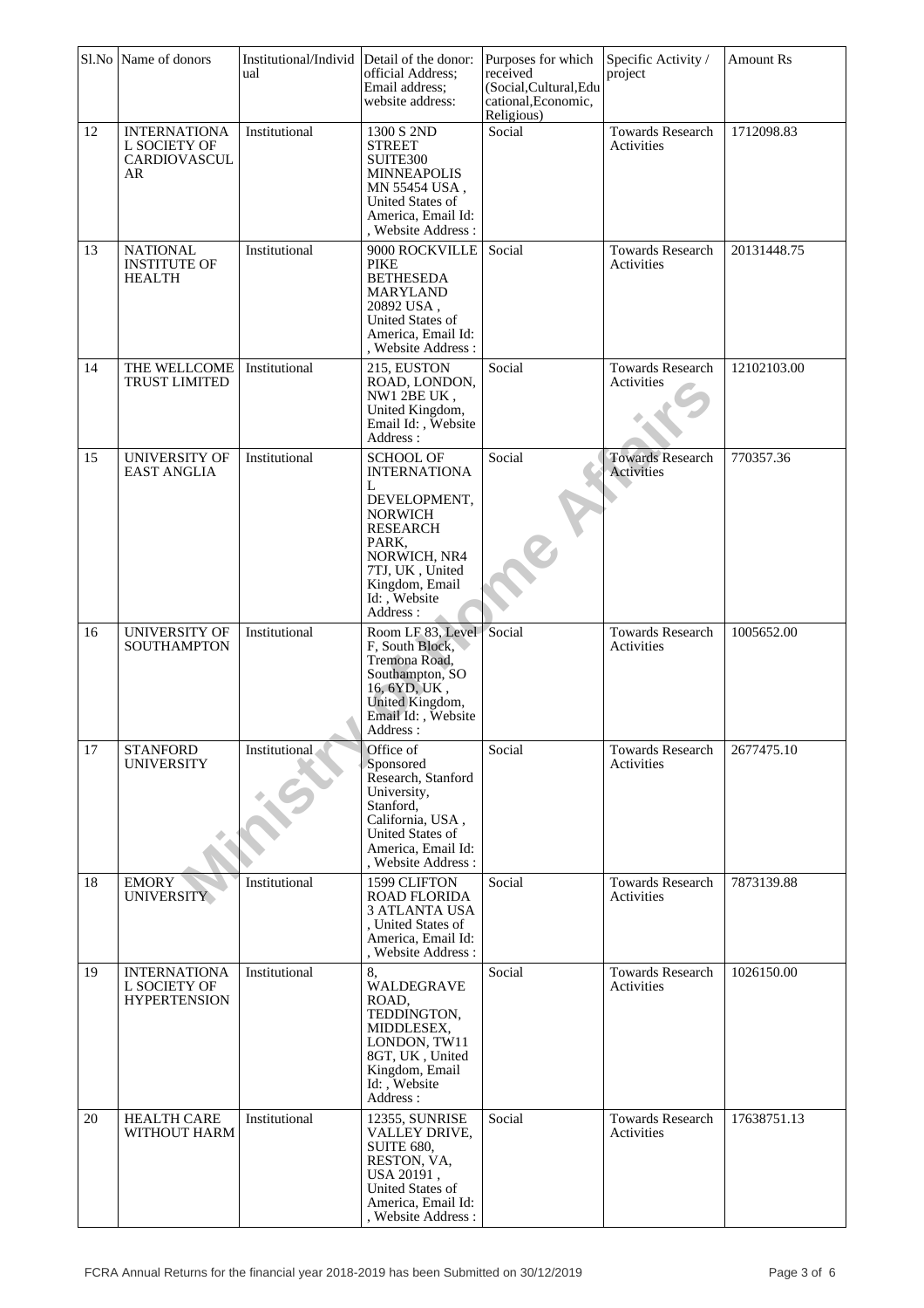|    | SI.No   Name of donors                                                                       | Institutional/Individ Detail of the donor:<br>ual | official Address:<br>Email address:<br>website address:                                                    | Purposes for which Specific Activity /<br>received<br>(Social, Cultural, Edu<br>cational. Economic.<br>Religious) | project                               | Amount Rs   |
|----|----------------------------------------------------------------------------------------------|---------------------------------------------------|------------------------------------------------------------------------------------------------------------|-------------------------------------------------------------------------------------------------------------------|---------------------------------------|-------------|
| 21 | <b>LONDON</b><br><b>SCHOOL OF</b><br><b>HYGENE AND</b><br><b>TROPICAL</b><br><b>MEDICINE</b> | Institutional                                     | <b>KEPPEL STREET</b><br><b>LONDON WC1E</b><br>7TH UK, United<br>Kingdom, Email<br>Id: Website<br>Address : | Social                                                                                                            | <b>Towards Research</b><br>Activities | 23410538.23 |

(b) Cumulative purpose-wise amount of all foreign contribution donation received :

| Sl.No | Purpose          | Amount                         |
|-------|------------------|--------------------------------|
|       | $\sim$<br>Social | '19.98<br>.<br>. .<br>101<br>. |

3. Details of Utilization of foreign contribution:

| Sl. No. | Name of<br>project/acti ocation<br>vity                                                                                                     | Address/L                   | Previous Balance |                                                            |         | Receipt during the year                                                                                                                                                                       | Utilised |         | <b>Balance</b> |         |
|---------|---------------------------------------------------------------------------------------------------------------------------------------------|-----------------------------|------------------|------------------------------------------------------------|---------|-----------------------------------------------------------------------------------------------------------------------------------------------------------------------------------------------|----------|---------|----------------|---------|
|         |                                                                                                                                             |                             | In cash          | In Kind                                                    | In cash | In Kind                                                                                                                                                                                       | In cash  | In Kind | In cash        | In Kind |
| (1)     | (2)                                                                                                                                         | (3)                         | (4)              | (5)                                                        | (6)     | (7)                                                                                                                                                                                           | (8)      | (9)     | (10)           | (11)    |
|         | ** It is affirmed that the utilisation of foreign contribution is not in contravention of the provisions contained in the Foreign           |                             |                  | (Regulation) Rules, 2011 (Rs.):2704261.35                  |         | (i) Total Utilisation** for projects as per aims and objectives of the association (Rs.):117816480.04<br>(ii) Total administrative expenses as provided in rule 5 of the Foreign Contribution |          |         |                |         |
|         | Contribution(Regulation) Act, 2010 (42 of 2010) and more particularly in section 9 and section 12 of the Act which, inter-alia, states that |                             |                  |                                                            |         |                                                                                                                                                                                               |          |         |                |         |
|         | the acceptance of foreign contribution is not likely to affect prejudicially                                                                |                             |                  | (A) the soverignty and integrity of india; or.             |         | (B) the security, strategic, scientific or echnomic interest of the state; or                                                                                                                 |          |         |                |         |
|         |                                                                                                                                             | (C) the public interest; or |                  |                                                            |         |                                                                                                                                                                                               |          |         |                |         |
|         |                                                                                                                                             |                             |                  | (D) freedom or fairness of election to any legistature; or |         |                                                                                                                                                                                               |          |         |                |         |
|         |                                                                                                                                             |                             |                  | (E) friendly relations with any foreign state; or          |         |                                                                                                                                                                                               |          |         |                |         |
|         |                                                                                                                                             |                             |                  |                                                            |         | (F) harmony between religious, racial, social, lingusitic or relgional groups, castes or communities.                                                                                         |          |         |                |         |

| Sl. No. | Activity in the name of Association | Details                                          | Purpose                          | Total (in Rs.) |
|---------|-------------------------------------|--------------------------------------------------|----------------------------------|----------------|
| (i)     | Creation of movable assests         | COMPUTERS, THERMO FISHER,<br>AIR OUALITY MONITOR | <b>FOR PROJECT</b><br><b>USE</b> | 3258988.00     |
|         | Total                               |                                                  |                                  | 3258988.00     |

(c) Total purchase of fresh assets (Rs.)

(d) FC transferred to other associations

| Sl. No. | Name of the association                              | Date       | Purpose | Amount     |
|---------|------------------------------------------------------|------------|---------|------------|
| (1)     | (2)                                                  | (3)        | (4)     | (5)        |
|         | <b>MADRAS DIABETES RESEARCH</b><br><b>FOUNDATION</b> | 30/07/2018 | Social  | 4000000.00 |
|         | <b>MADRAS DIABETES RESEARCH</b><br><b>FOUNDATION</b> | 30/03/2019 | Social  | 2000000.00 |
| 3       | <b>CERTIFICATE COURSE IN</b><br>DIABETIC RETINOPATHY | 08/06/2018 | Social  | 240000.00  |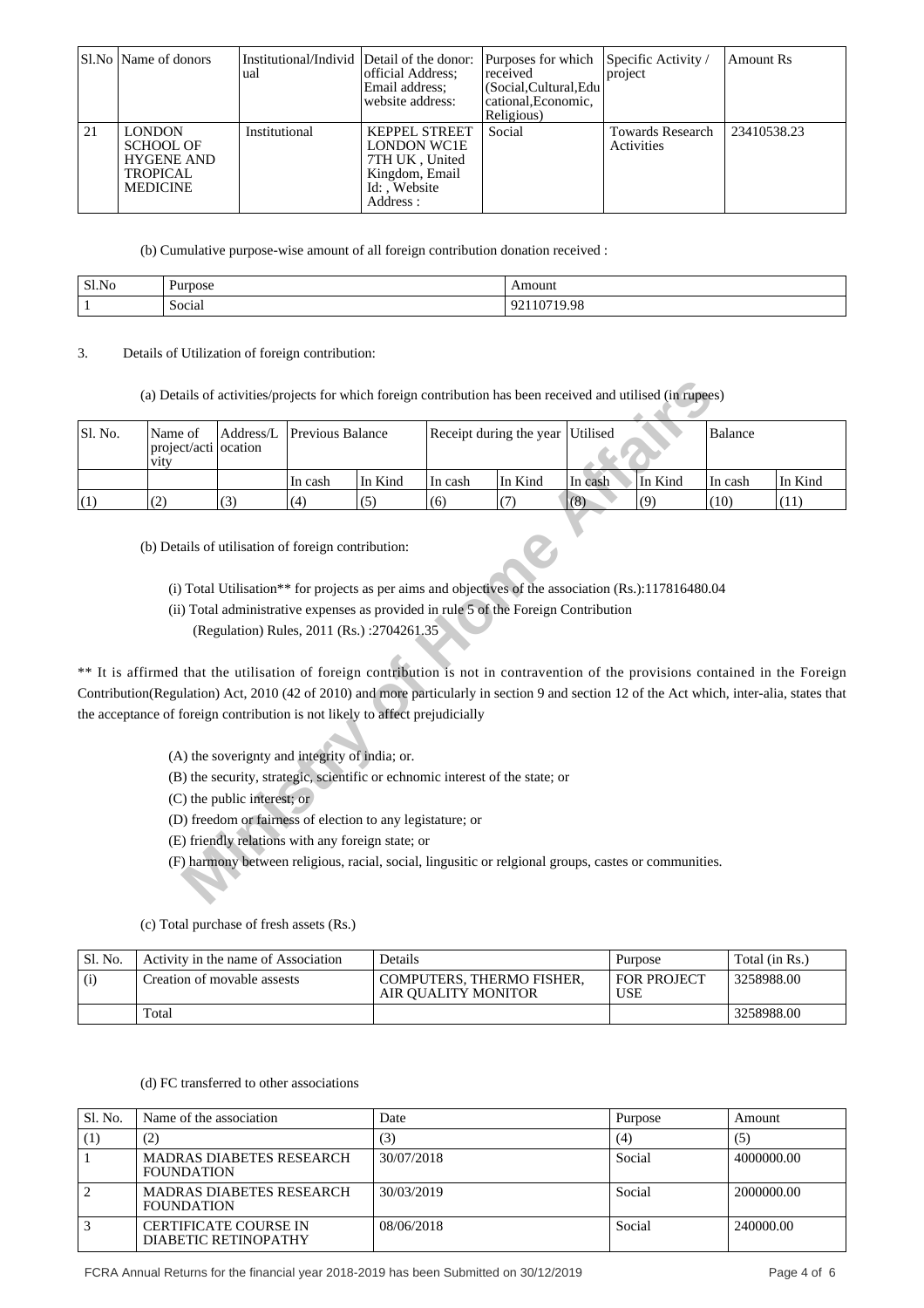| $\overline{\mathbf{4}}$                     |                                           | <b>CERTIFICATE COURSE IN</b><br>DIABETIC RETINOPATHY                                                                                                          |                     | 07/08/2018                                                                                                                                    |                                                                                                                            | Social |             | 120000.00                  |
|---------------------------------------------|-------------------------------------------|---------------------------------------------------------------------------------------------------------------------------------------------------------------|---------------------|-----------------------------------------------------------------------------------------------------------------------------------------------|----------------------------------------------------------------------------------------------------------------------------|--------|-------------|----------------------------|
| 5                                           |                                           | <b>CERTIFICATE COURSE IN</b><br>DIABETIC RETINOPATHY                                                                                                          |                     | 08/08/2018                                                                                                                                    |                                                                                                                            | Social |             | 60000.00                   |
| 6                                           | <b>ABC STUDY</b>                          |                                                                                                                                                               |                     | 23/05/2018                                                                                                                                    |                                                                                                                            | Social |             | 64670.00                   |
| 7                                           | <b>ABC STUDY</b>                          |                                                                                                                                                               |                     | 06/03/2019                                                                                                                                    |                                                                                                                            | Social |             | 68430.00                   |
| 8                                           |                                           | VIVEKANANDA MISSION ASRAM<br>NETRA NIRAMAY NIKETAN                                                                                                            |                     | 04/05/2018                                                                                                                                    |                                                                                                                            | Social |             | 1249375.00                 |
| 9                                           |                                           | VIVEKANANDA MISSION ASRAM<br>NETRA NIRAMAY NIKETAN                                                                                                            |                     | 05/02/2019                                                                                                                                    |                                                                                                                            | Social |             | 138820.00                  |
| 10                                          |                                           | VIVEKANANDA MISSION ASRAM<br>NETRA NIRAMAY NIKETAN                                                                                                            |                     | 30/03/2019                                                                                                                                    |                                                                                                                            | Social |             | 145058.00                  |
|                                             | Total                                     |                                                                                                                                                               |                     |                                                                                                                                               |                                                                                                                            |        |             | 8086353.00                 |
| 4.                                          |                                           | (e) Total utilisation In the year $(Rs.)(b+c+d)$ 131866082.39<br>Details Of unutilised foreign contribution:<br>(i) Total FC invested in term Deposits (Rs.): |                     |                                                                                                                                               |                                                                                                                            |        |             |                            |
| Sl. No.                                     | Details                                   |                                                                                                                                                               |                     |                                                                                                                                               | Total(in Rs.)                                                                                                              |        |             |                            |
| (i)                                         |                                           | Opening Balance of FD                                                                                                                                         |                     |                                                                                                                                               | 14000000.00                                                                                                                |        |             |                            |
|                                             | (ii)<br>FD made during the year           |                                                                                                                                                               |                     | 50000000.00                                                                                                                                   |                                                                                                                            |        |             |                            |
|                                             | Less: realisation of previous FD<br>(iii) |                                                                                                                                                               |                     | 32500000.00                                                                                                                                   |                                                                                                                            |        |             |                            |
| Closing balance of FD<br>31500000.00        |                                           |                                                                                                                                                               |                     |                                                                                                                                               |                                                                                                                            |        |             |                            |
| 5.<br>6.                                    |                                           | (a) Cash in hand: 214201.00<br>(b) in FC designated bank account: 1610690.00<br>(c) in utilisation bank account(s): $0.00$                                    |                     | Details of foreigners as Key functionary/working/associated: 0.00<br>Details of Land and Building remained unutilised for more than two year: | (ii) Balance of unutilised foreign contribution, in cash/bank, at the end of the year(Rs):                                 |        |             |                            |
| Sl. No.                                     | <b>Building</b>                           | Location of Land and                                                                                                                                          | Year of acquisition |                                                                                                                                               | Purpose of acquisition                                                                                                     |        |             | Reason of unutilisation    |
| (1)                                         | (2)                                       |                                                                                                                                                               | (3)                 |                                                                                                                                               | (4)                                                                                                                        |        | (5)         |                            |
| (7)                                         |                                           |                                                                                                                                                               |                     |                                                                                                                                               | (a) Details of designated FC bank account for receipt of Foreign Contribution (As on 31st March of the year ending):       |        |             |                            |
| Name of the<br>Bank                         |                                           | <b>Branch Address</b><br>With pincode)                                                                                                                        | Phone No.           | E-mail                                                                                                                                        | <b>IFSC</b> Code                                                                                                           |        | Account No  | Date of Opening<br>Account |
| (1)                                         |                                           | (2)                                                                                                                                                           | (3).                | (4)                                                                                                                                           | (5)                                                                                                                        | (6)    |             | (7)                        |
| <b>STANDARD</b><br><b>CHARTERED</b><br>BANK |                                           | M 1, South<br>Extension., Part<br>-II, New Delhi,<br>PIN 110049<br>, NEW DELHI,<br>Delhi, Delhi                                                               |                     |                                                                                                                                               | SCBL0036032                                                                                                                |        | XXXXXXX2352 |                            |
|                                             |                                           |                                                                                                                                                               |                     |                                                                                                                                               | (b) Details of all utilization bank accounts for utilization of Foregin Contribution (As on 31st March of the year ending) |        |             |                            |

## 4. Details Of unutilised foreign contribution:

| Sl. No.<br>(i)<br>(ii)<br>(iii)   | Details<br>Opening Balance of FD<br>FD made during the year<br>Less: realisation of previous FD<br>Closing balance of FD<br>(ii) Balance of unutilised foreign contribution, in cash/bank, at the end of the year(Rs):                                                      |                     |               |     | Total(in Rs.)<br>14000000.00<br>50000000.00<br>32500000.00<br>31500000.00 |     |                   |                                   |
|-----------------------------------|-----------------------------------------------------------------------------------------------------------------------------------------------------------------------------------------------------------------------------------------------------------------------------|---------------------|---------------|-----|---------------------------------------------------------------------------|-----|-------------------|-----------------------------------|
|                                   |                                                                                                                                                                                                                                                                             |                     |               |     |                                                                           |     |                   |                                   |
|                                   |                                                                                                                                                                                                                                                                             |                     |               |     |                                                                           |     |                   |                                   |
|                                   |                                                                                                                                                                                                                                                                             |                     |               |     |                                                                           |     |                   |                                   |
|                                   |                                                                                                                                                                                                                                                                             |                     |               |     |                                                                           |     |                   |                                   |
|                                   |                                                                                                                                                                                                                                                                             |                     |               |     |                                                                           |     |                   |                                   |
| 5.<br>6.                          | (a) Cash in hand: 214201.00<br>(b) in FC designated bank account: 1610690.00<br>(c) in utilisation bank account(s): $0.00$<br>Details of foreigners as Key functionary/working/associated: 0.00<br>Details of Land and Building remained unutilised for more than two year: |                     |               |     |                                                                           |     |                   |                                   |
| Sl. No.                           | Location of Land and<br><b>Building</b>                                                                                                                                                                                                                                     | Year of acquisition |               |     | Purpose of acquisition                                                    |     |                   | Reason of unutilisation           |
| (1)<br>(2)                        |                                                                                                                                                                                                                                                                             | (3)                 |               | (4) |                                                                           |     | (5)               |                                   |
| (7)<br>Name of the<br>Bank<br>(1) | (a) Details of designated FC bank account for receipt of Foreign Contribution (As on 31st March of the year ending):<br><b>Branch Address</b><br>With pincode)<br>(2)                                                                                                       | Phone No.<br>(3).   | E-mail<br>(4) |     | <b>IFSC</b> Code<br>(5)                                                   | (6) | <b>Account No</b> | Date of Opening<br>Account<br>(7) |

- (a) Cash in hand: 214201.00
- (b) in FC designated bank account: 1610690.00
- (c) in utilisation bank account(s): 0.00
- 5. Details of foreigners as Key functionary/working/associated: 0.00
- 6. Details of Land and Building remained unutilised for more than two year:

| Sl. No. | Location of Land and<br>Building | Year of acquisition | Purpose of acquisition | Reason of unutilisation |
|---------|----------------------------------|---------------------|------------------------|-------------------------|
|         | . <u>. .</u>                     | $\sqrt{2}$          |                        |                         |

| Name of the<br>Bank                         | <b>Branch Address</b><br>With pincode)                                                          | Phone No. | E-mail | <b>IFSC</b> Code | Account No  | Date of Opening<br>Account |
|---------------------------------------------|-------------------------------------------------------------------------------------------------|-----------|--------|------------------|-------------|----------------------------|
|                                             | (2)                                                                                             | (3).      | (4)    | (5)              | (6)         |                            |
| <b>STANDARD</b><br><b>CHARTERED</b><br>BANK | M 1, South<br>Extension., Part<br>-II, New Delhi,<br>PIN 110049<br>, NEW DELHI,<br>Delhi, Delhi |           |        | SCBL0036032      | XXXXXXX2352 |                            |

| Name of the<br>Bank                                | <b>Branch Address</b><br>With pincode)                                                          | Phone No. | E-mail | <b>IFSC</b> Code | Account No  | Date of Opening<br>Account |
|----------------------------------------------------|-------------------------------------------------------------------------------------------------|-----------|--------|------------------|-------------|----------------------------|
|                                                    | (2)                                                                                             | (3).      | (4)    | (5)              | (6)         |                            |
| <b>STANDARD</b><br><b>CHARTERED</b><br><b>BANK</b> | M 1. South<br>Extension., Part<br>-II, New Delhi,<br>PIN 110049<br>, NEW DELHI,<br>Delhi, Delhi |           |        | SCBL0036032      | XXXXXXX2352 |                            |